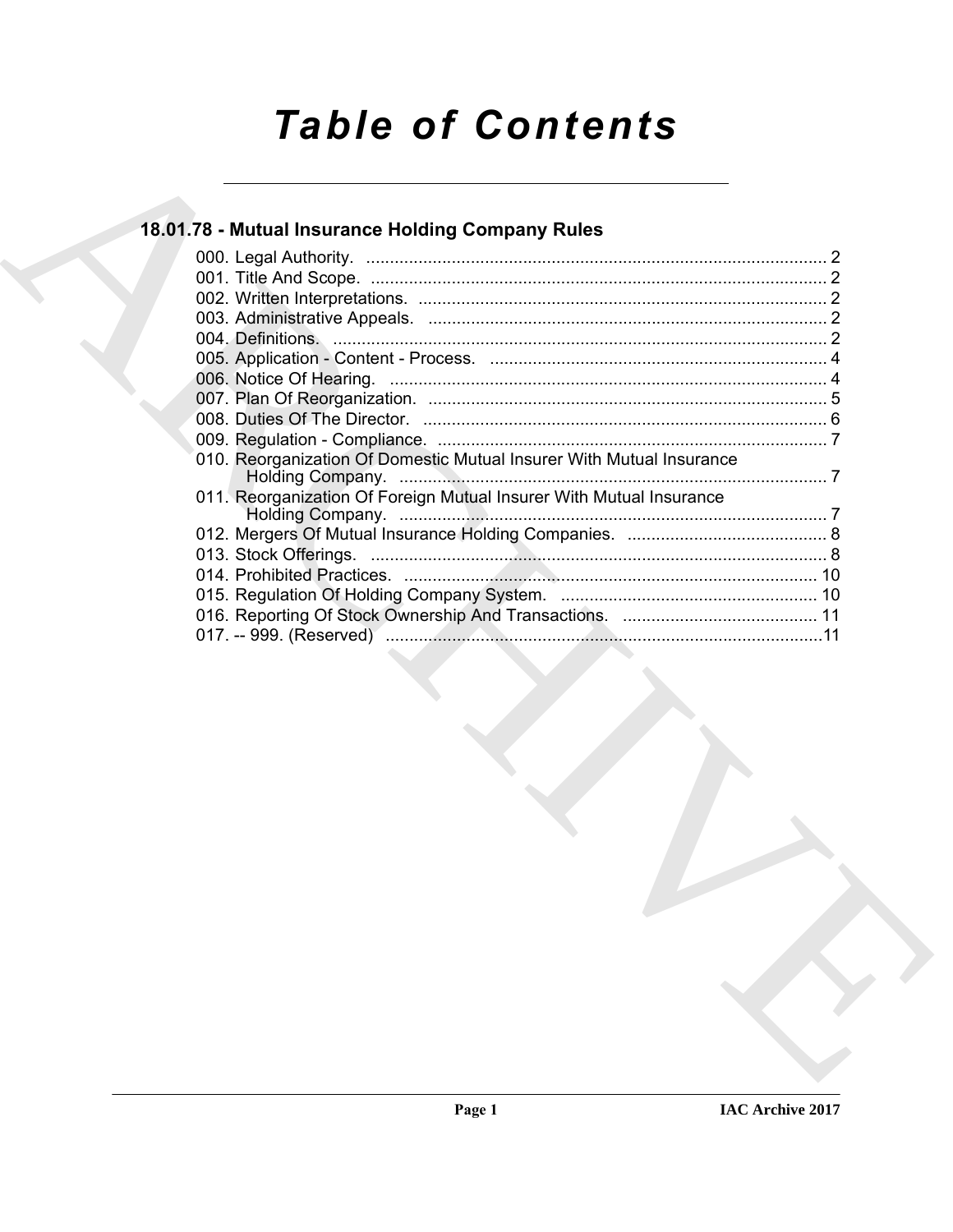### **IDAPA 18 TITLE 01 CHAPTER 78**

### **18.01.78 - MUTUAL INSURANCE HOLDING COMPANY RULES**

### <span id="page-1-1"></span><span id="page-1-0"></span>**000. LEGAL AUTHORITY.**

This rule is promulgated and adopted pursuant to the authority vested in the Director under Title 41, Chapter 2, Idaho Code. (7-1-99)

### <span id="page-1-2"></span>**001. TITLE AND SCOPE.**

**01. Title**. This rule shall be cited in full as Rules of the Idaho Department of Insurance, IDAPA ("Mutual Insurance Holding Company Rule.") 18.01.78, "Mutual Insurance Holding Company Rule."

**02.** Scope. The purpose and intent of this rule is to implement the provisions of Title 41, Chapter 38, [1-3821, Idaho Code, by providing: Section 41-3821, Idaho Code, by providing:

**CHAPTER 78**<br> **CHAPTER 78**<br> **CHAPTER CHAPTED IT WAS COVERANT TO COMPARY RULES<br>
THE THINGENIST CONFIDENT CONFIDENT CONFIDENT CONFIDENT CONFIDENT CONFIDENT CONFIDENT CONFIDENT CONFIDENT CONFIDENT CONFIDENT CONFIDENT CONFIDE a.** The formation of a mutual insurance holding company through an application process subject to regulation by the Department of Insurance. A domestic mutual insurance company may reorganize by forming a mutual insurance holding company based upon a mutual plan. The reorganized insurance company shall continue, without interruption, its corporate existence as a stock insurance company subsidiary to the mutual insurance holding company or as a stock insurance company subsidiary to an intermediate holding company which is a subsidiary to the mutual insurance holding company.

**b.** The reorganization of a domestic mutual insurance company by merging its policyholders' membership interests into a mutual insurance holding company and continuing, without interruption, the corporate existence of the reorganized insurance company as a stock insurance company subsidiary to the mutual insurance holding company or as a stock insurance company subsidiary to an intermediate holding company which is a subsidiary to the mutual insurance holding company through an application process subject to regulation by the Department of Insurance. (7-1-99)

**c.** An application process for the approval of an initial sale of the shares of the capital stock of a reorganized domestic insurance company or an intermediate holding company, subject to the approval of the Department of Insurance. Department of Insurance.

### <span id="page-1-3"></span>**002. WRITTEN INTERPRETATIONS.**

In accordance with Section 67-5201(19)(b)(iv), Idaho Code, this agency may have written statements which pertain to the interpretation of the rules of this chapter, or to the documentation of compliance with the rules of this chapter. these documents will be available for public inspection and copying at cost in the main office of this agency.(7-1-99)

### <span id="page-1-4"></span>**003. ADMINISTRATIVE APPEALS.**

All contested cases shall be governed by the provisions of IDAPA 04.11.01, "Idaho Rules of Administrative Procedure of the Attorney General." (7-1-99) Procedure of the Attorney General."

### <span id="page-1-6"></span><span id="page-1-5"></span>**004. DEFINITIONS.**

For the purposes of this rule the following terms will be used as defined below: (7-1-99)

### <span id="page-1-7"></span>**01. Affiliated Person**. Affiliated person of another person shall mean: (7-1-99)

**a.** Any person directly or indirectly owning, controlling, or holding with power to vote, five percent more of the outstanding voting securities of such other person: or (7-1-99)  $(5%)$  or more of the outstanding voting securities of such other person; or

**b.** Any person, five percent (5%) or more of whose outstanding voting securities are directly or y owned, controlled, or held with power to vote, by such other person; or (7-1-99) indirectly owned, controlled, or held with power to vote, by such other person; or

**c.** Any person directly or indirectly controlling, controlled by, or under common control with, such son: or (7-1-99) other person; or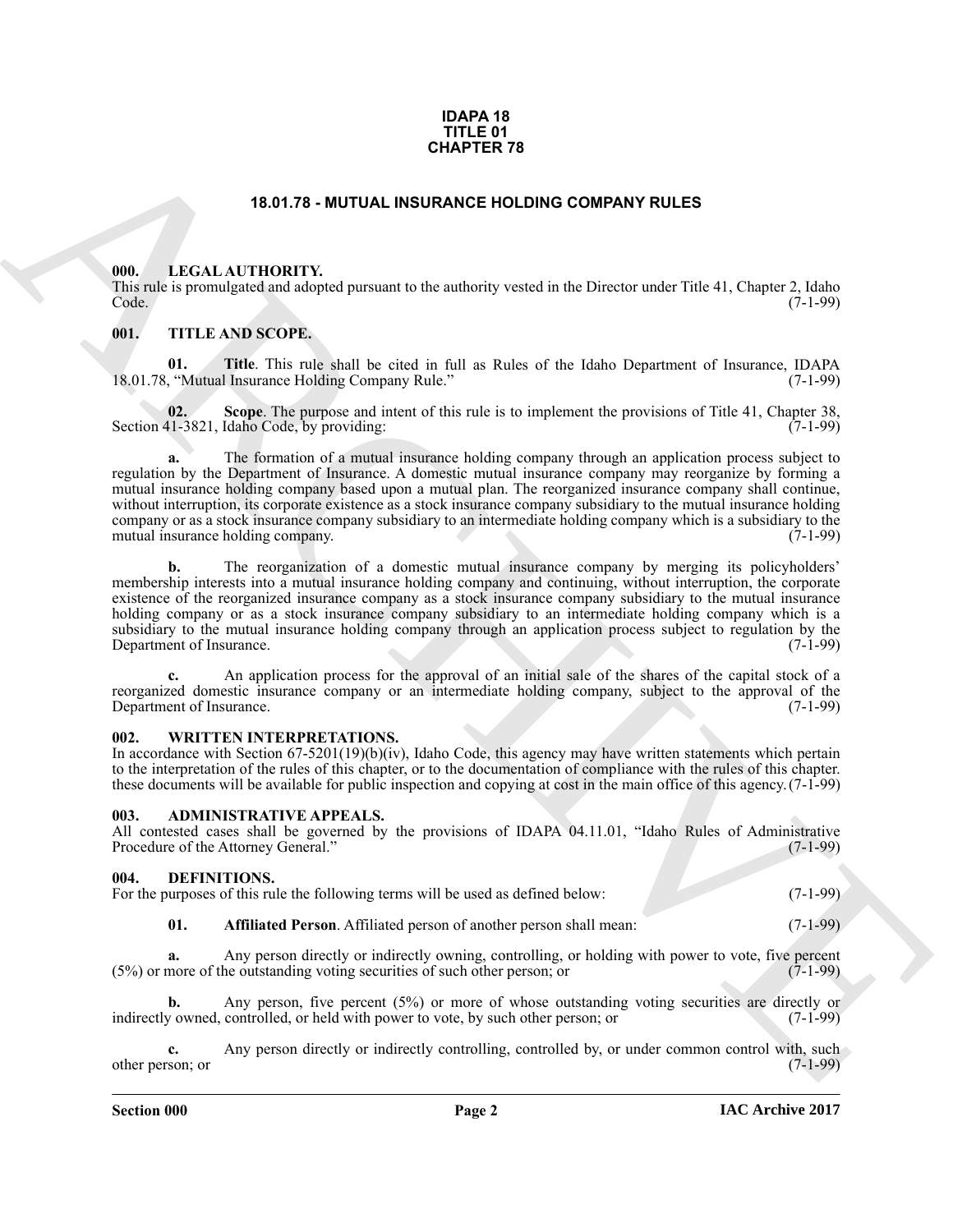<span id="page-2-11"></span><span id="page-2-10"></span><span id="page-2-9"></span><span id="page-2-8"></span><span id="page-2-7"></span><span id="page-2-6"></span><span id="page-2-5"></span><span id="page-2-4"></span><span id="page-2-3"></span><span id="page-2-2"></span><span id="page-2-1"></span><span id="page-2-0"></span>

| <b>Department of Insurance</b> |                                                                                                                                                                                                                                                                                                                                                                                                                                                                                                                                                                         | <b>Mutual Insurance Holding Company Rules</b> |            |
|--------------------------------|-------------------------------------------------------------------------------------------------------------------------------------------------------------------------------------------------------------------------------------------------------------------------------------------------------------------------------------------------------------------------------------------------------------------------------------------------------------------------------------------------------------------------------------------------------------------------|-----------------------------------------------|------------|
| $\mathbf{d}$ .                 | Any officer, director, partner, copartner, or employee of such other person.                                                                                                                                                                                                                                                                                                                                                                                                                                                                                            |                                               | $(7-1-99)$ |
| 02.                            | Director. The Director of the Idaho Department of Insurance.                                                                                                                                                                                                                                                                                                                                                                                                                                                                                                            |                                               | $(7-1-99)$ |
| 03.                            | <b>Department</b> . The Idaho Department of Insurance.                                                                                                                                                                                                                                                                                                                                                                                                                                                                                                                  |                                               | $(7-1-99)$ |
| 04.                            | <b>Domestic Mutual Insurance Company.</b> An insurance company organized on a mutual plan and<br>incorporated under the laws of the state of Idaho.                                                                                                                                                                                                                                                                                                                                                                                                                     |                                               | $(7-1-99)$ |
| 05.                            | Interested Person. Interested person of another person means:                                                                                                                                                                                                                                                                                                                                                                                                                                                                                                           |                                               | $(7-1-99)$ |
| a.                             | Any affiliated person of such person or company; or                                                                                                                                                                                                                                                                                                                                                                                                                                                                                                                     |                                               | $(7-1-99)$ |
| $\mathbf{b}$ .<br>company; or  | Any member on the immediate family of any natural person who is an affiliated person of such                                                                                                                                                                                                                                                                                                                                                                                                                                                                            |                                               | $(7-1-99)$ |
|                                | Any person or partner or employee of any person who at any time since the beginning of the last<br>two completed fiscal years of such company has acted as acted as legal counsel for such company; or                                                                                                                                                                                                                                                                                                                                                                  |                                               | $(7-1-99)$ |
| d.<br>company.                 | Any natural person whom the Director by order shall have determined to be an interested person by<br>reason of having had, at any time since the beginning of the last two completed fiscal years of such company, a<br>material business or professional relationship with such company or with the principal executive officer of such                                                                                                                                                                                                                                |                                               | $(7-1-99)$ |
| 06.                            | Intermediate Holding Company. A holding company which is a subsidiary of a mutual insurance<br>holding company or part of a holding company system controlled by a mutual insurance holding company pursuant to<br>the provisions of Title 41, Chapter 38, Idaho Code.                                                                                                                                                                                                                                                                                                  |                                               | $(7-1-99)$ |
| 07.<br>insurance subsidiaries. | Limited Application. An application by a domestic mutual insurance company for reorganization<br>to a mutual insurance holding company which will hold, at all times, one hundred percent $(100\%)$ of the stock of its                                                                                                                                                                                                                                                                                                                                                 |                                               | $(7-1-99)$ |
| 08.                            | Member of the Immediate Family. Any parent, spouse of a parent, child, spouse of a child,<br>spouse, brother or sister, and includes step and adoptive relationships.                                                                                                                                                                                                                                                                                                                                                                                                   |                                               | $(7-1-99)$ |
| 09.                            | Mutual Insurance Holding Company. A holding company organized of a mutual plan and<br>incorporated under the laws of the state of Idaho, resulting from the reorganization of a domestic mutual insurance<br>company pursuant to the provisions of Title 41, Chapter 38, Section 41-3821, Idaho Code, with one (1) or more stock<br>insurance holding company subsidiaries or stock insurance company subsidiaries. A mutual insurance holding<br>company shall be a person as defined in this chapter, and shall be subject to the provisions of Title 41, Idaho Code. |                                               | $(7-1-99)$ |
| 10.                            | <b>Plan of Reorganization</b> . A plan to reorganize a domestic mutual insurance company by forming a<br>mutual insurance holding company.                                                                                                                                                                                                                                                                                                                                                                                                                              |                                               | $(7-1-99)$ |
| 11.                            | <b>Standard Application</b> . An application by a domestic mutual insurance company for reorganization<br>to a mutual insurance holding company which may sell interests in its subsidiaries to third parties.                                                                                                                                                                                                                                                                                                                                                          |                                               | $(7-1-99)$ |
| 12.                            | Stock. Any security evidencing an equity interest in the issuing entity.                                                                                                                                                                                                                                                                                                                                                                                                                                                                                                |                                               | $(7-1-99)$ |
| 13.<br>shall not mean:         | Stock Offering. Any proposed sale, exchange, transfer or other change of ownership of stock or of<br>securities convertible into or exchangeable or exercisable for stock. For the purposes of this chapter, "stock offering"                                                                                                                                                                                                                                                                                                                                           |                                               | $(7-1-99)$ |
| a.                             | An offering of preferred stock which is not convertible or exchangeable into common stock and<br>which has no ordinary voting rights; or                                                                                                                                                                                                                                                                                                                                                                                                                                |                                               | $(7-1-99)$ |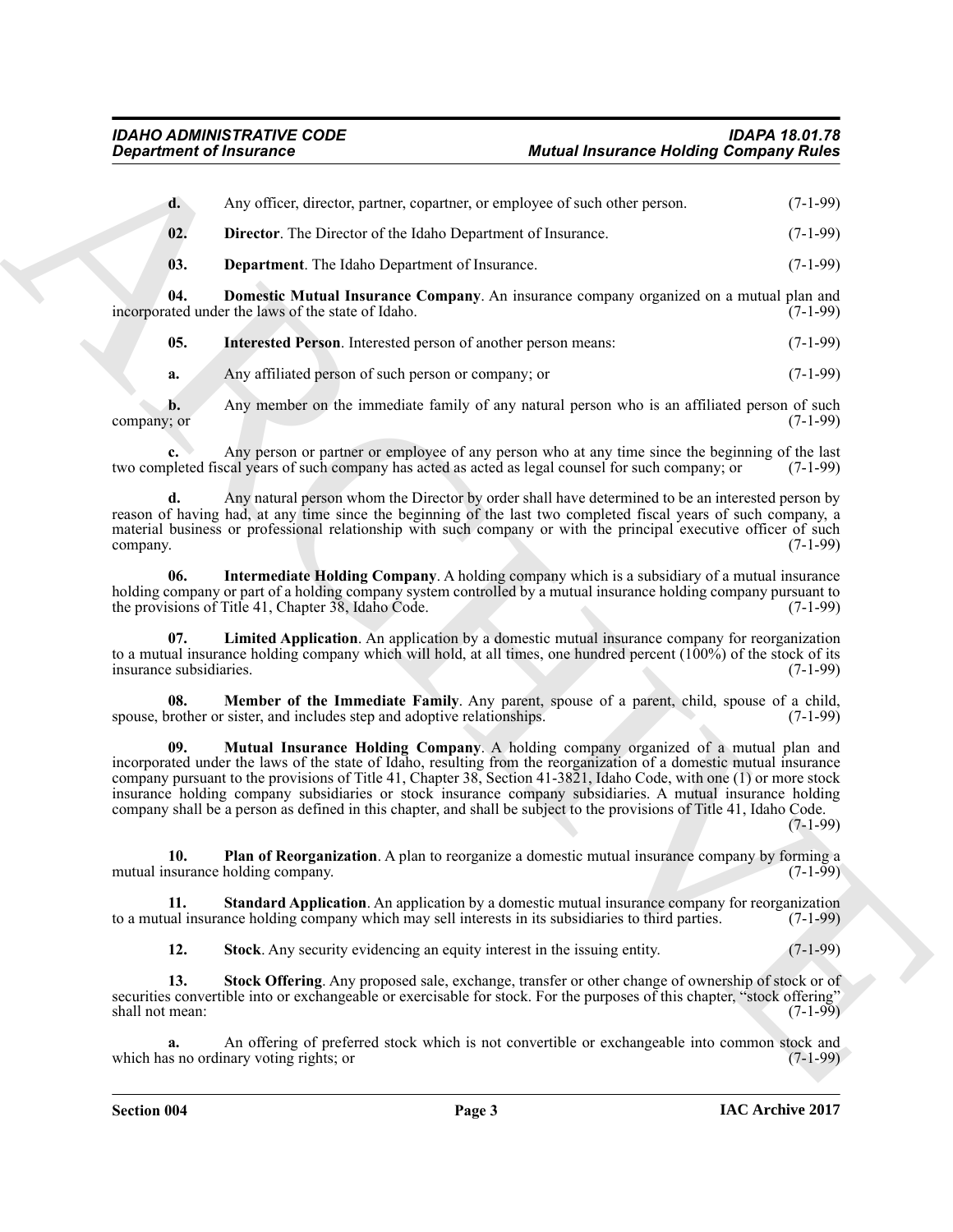**b.** A transfer of stock between any of the following: (7-1-99)

i. A mutual insurance holding company; or (7-1-99)

ii. An insurance company subsidiary of a mutual insurance holding company; or (7-1-99)

iii. An intermediate holding company subsidiary of a mutual insurance holding company; or (7-1-99)

iv. An insurance company subsidiary of an intermediate holding company subsidiary to a mutual insurance holding company.

### <span id="page-3-2"></span><span id="page-3-0"></span>**005. APPLICATION - CONTENT - PROCESS.**

<span id="page-3-3"></span>**01. Designation of Application as Limited or Standard**. An application shall be designated as either a limited application or a standard application. The filing of a limited application shall not preclude the subsequent filing of an application for approval of an initial sale of stock as provided in this chapter. (7-1-99) filing of an application for approval of an initial sale of stock as provided in this chapter.

**02. Information to be Contained in Application**. The application shall be filed in duplicate with the Director and shall include the following information:

<span id="page-3-4"></span>**a.** Designation as a limited or standard application; and  $(7-1-99)$ 

**b.** A plan of reorganization as set forth in this chapter; and (7-1-99)

**c.** A plan to obtain the approval of the policyholders in accordance with the applicant's articles of incorporation and bylaws. Policyholders shall be given not less than twenty (20) days notice of any vote on approval of reorganization; and

**d.** A copy of the mutual insurance holding company's proposed articles of incorporation and bylaws ( $7$ -1-99) specifying all membership rights; and

**e.** The names, addresses and occupational information of all corporate officers and member of the initial mutual insurance holding company board of directors; and (7-1-99)

**f.** Information sufficient to demonstrate that the financial condition of the applicant will not be ed upon reorganization: and (7-1-99) diminished upon reorganization; and

A copy of the proposed articles of incorporation and bylaws for any insurance company subsidiary lobidiary: and  $(7-1-99)$ or intermediate holding company subsidiary; and

**h.** A "Form A" filing as described in IDAPA 18.01.23, "Rules Pertaining to the Idaho Insurance Holding Company System Regulatory Act"; and (7-1-99)

**i.** An index demonstrating where in the application information supplied in compliance with each of es is found: and (7-1-99) these rules is found; and

<span id="page-3-7"></span><span id="page-3-5"></span>**j.** Any other information requested by the Director at any time during the course of proceedings.

### $(7-1-99)$

### <span id="page-3-1"></span>**006. NOTICE OF HEARING.**

**Exparament of financines**<br> **A** A metalle cloud between any of the Robert map<br>
A metalle cloud between any of the Robert map<br>
A metalle control between any of the Robert map<br>
A metalle control between any of the Robert me **01. Scheduling of Hearing**. Upon receipt and review by the Director of all information provided pursuant to Section 005 above, a hearing shall be held as provided in Title 41, Chapter 38, Section 41-3821, Idaho Code. (7-1-99)

<span id="page-3-6"></span>**02. Evidence to be Presented at Hearing**. At hearing, the application shall present evidence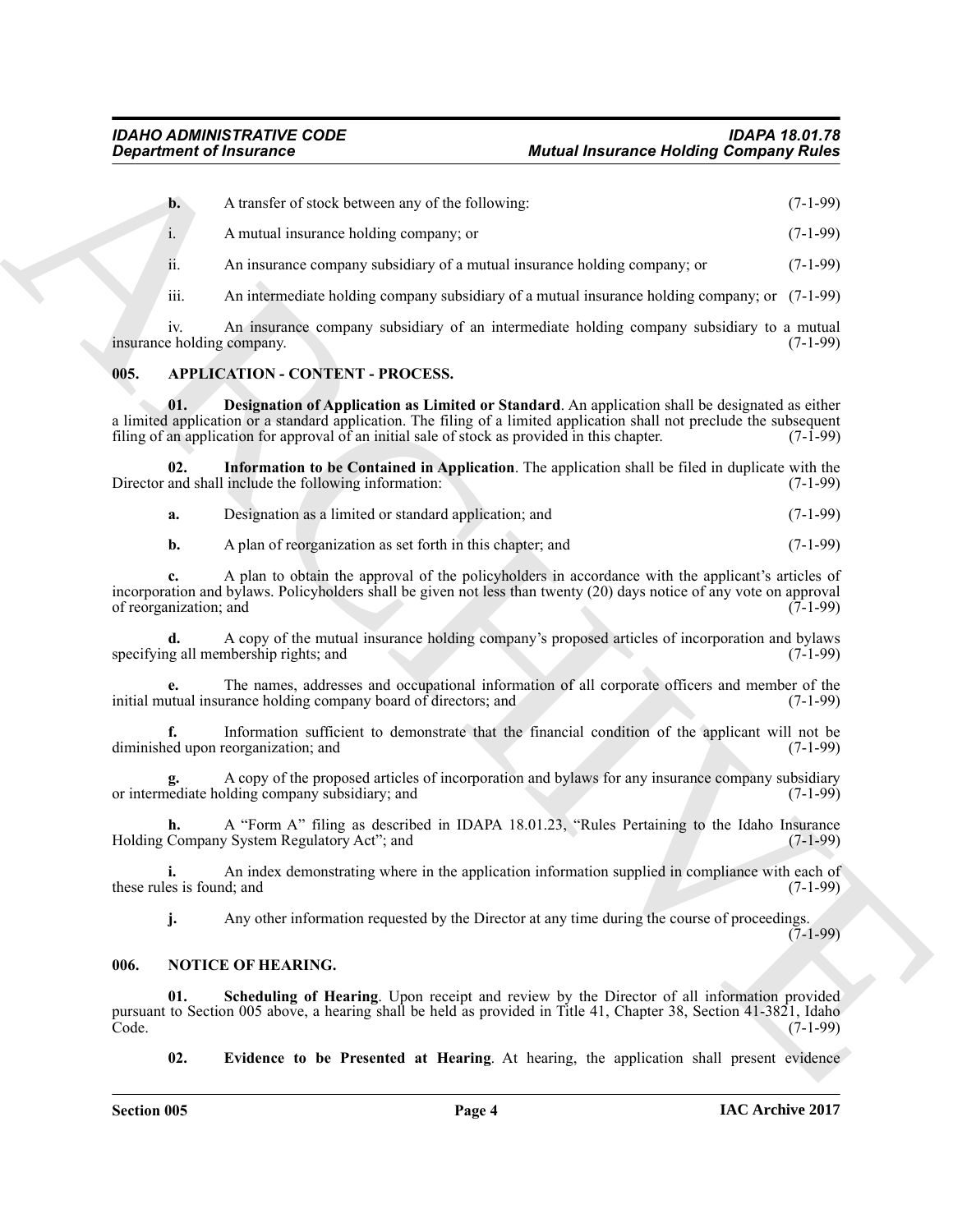establishing: (7-1-99)

**a.** The application is in compliance with all pertinent sections of the Idaho Insurance Code and (7-1-99) Administrative Rules: and

<span id="page-4-1"></span>**b.** The requirements for a plan of reorganization have been fulfilled. (7-1-99)

**03.** Notice of Hearing. Notice of the hearing shall be given at least twenty (20) days prior to the by regular mail to all interested parties known to the Department. (7-1-99) hearing by the Department by regular mail to all interested parties known to the Department.

### <span id="page-4-2"></span><span id="page-4-0"></span>**007. PLAN OF REORGANIZATION.**

<span id="page-4-3"></span>**01.** Limited Application. A limited application plan of reorganization shall include provisions as (7-1-99) follows: (7-1-99)

**a.** Establishing a mutual insurance holding company with at least one stock insurance company subsidiary or one intermediary stock holding company with a stock insurance company subsidiary, the share of which shall be held exclusively by the mutual insurance holding company; and (7-1-99) shall be held exclusively by the mutual insurance holding company; and

**b.** Protection of the interests of existing policyholders; and (7-1-99)

**c.** Ensuring immediate membership in the mutual insurance holding company of all existing iders of the reorganized domestic mutual insurance company; and (7-1-99) policyholders of the reorganized domestic mutual insurance company; and

**d.** Describing a plan providing for membership interests of future policyholders; and  $(7-1-99)$ 

**e.** Describing the number of members of the board of directors of the mutual insurance holding required to be policyholders; and (7-1-99) company required to be policyholders; and

**Experiment of financines**<br>
Scaling the architective is the samplines with all periode sections of the follow burner of  $C_1(-39)$ <br>
Additional The architective is the proposition of the samplines with all periode sections **f.** Demonstrating that, in the event of proceedings under Title 41, Chapter 33, Idaho Code, involving a stock insurance company subsidiary of the mutual insurance holding company which resulted from the reorganization of a domestic mutual insurance company, the assets of the mutual insurance holding company will be available to satisfy the policyholder obligations of the stock insurance company; and (7-1-99) available to satisfy the policyholder obligations of the stock insurance company; and

**g.** Describing a plan how any accumulation or prospective accumulation of earnings by the mutual insurance holding company which is or would be in excess of that determined by the board of directors of the mutual insurance holding company to be necessary shall inure to the exclusive benefit of the policyholders of its insurance company subsidiaries who are members; and

**h.** Describing the nature and content of the annual report and financial statement to be sent to each member; and (7-1-99) member; and (7-1-99)

<span id="page-4-4"></span>**i.** For other matters, as the applicant deems appropriate. (7-1-99)

**02.** Standard Application. A standard application plan of reorganization shall include provisions as (7-1-99) follows: (7-1-99)

Establishing a mutual insurance holding company with at least one (1) stock insurance company subsidiary or one wholly owned intermediate stock holding company with a stock insurance company subsidiary, the shares of which shall be held exclusively by the wholly owned intermediate holding company; and (7-1-99) shares of which shall be held exclusively by the wholly owned intermediate holding company; and

**b.** Protection of the interests of existing policyholders; and (7-1-99)

**c.** Ensuring immediate membership in the mutual insurance holding company of all existing lders of the reorganizing domestic mutual insurance company; and (7-1-99) policyholders of the reorganizing domestic mutual insurance company; and

**d.** Providing for membership interests of future policyholders; and (7-1-99)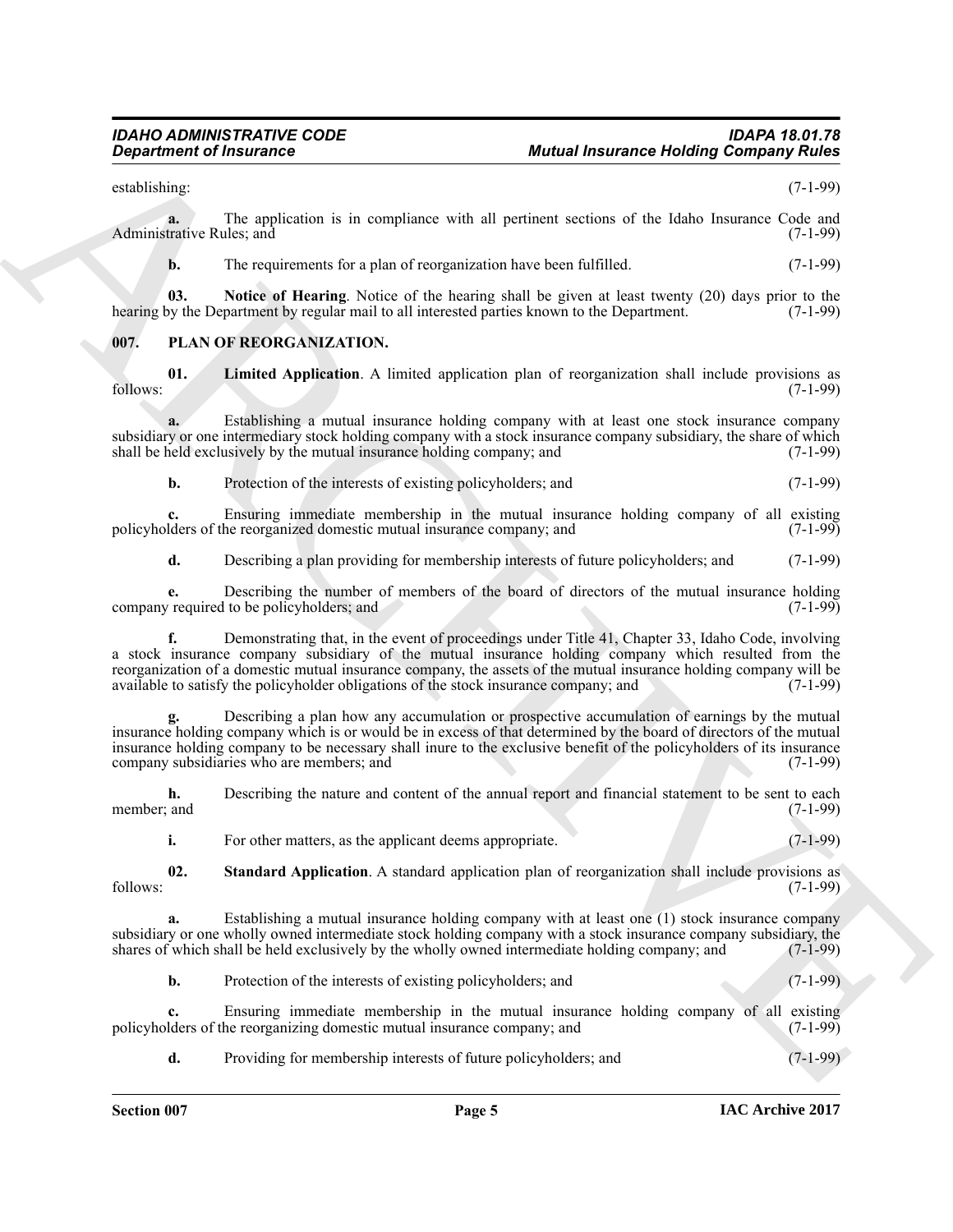**e.** Describing the number of members of the board of directors of the mutual insurance holding required to be policyholders; and (7-1-99) company required to be policyholders; and

**f.** Demonstrating that, in the event of proceedings under Title 41, Chapter 33, Idaho Code, involving a stock insurance company subsidiary of the mutual insurance holding company which resulted from the reorganization of a domestic mutual insurance company, the assets of the mutual insurance holding company will be available to satisfy the policyholder obligations of the stock insurance company; and (7-1-99)

**g.** Describing how any accumulation or prospective accumulation of earnings by the mutual insurance holding company, which is or would be in excess of that determined by the board of directors of the mutual insurance holding company to be necessary, shall inure to the exclusive benefit of the policyholders of its insurance company subsidiaries who are members: and (7-1-99) subsidiaries who are members; and

**h.** Describing the nature and content of the annual report and financial statement to be sent to each and (7-1-99) member; and

**i.** Describing the applicant's plan for a stock offering in accordance with the provisions of this chapter; and (7-1-99)

<span id="page-5-4"></span>**j.** Describing other relevant matters the applicant deems appropriate. (7-1-99)

**03. Plan of Reorganization**. With regard to either a limited or standard application, the plan of ration submitted to the Director shall demonstrate: (7-1-99) reorganization submitted to the Director shall demonstrate:

- **a.** Policyholder interests are properly preserved and protected; and (7-1-99)
- **b.** The plan is fair and equitable to policyholders; and (7-1-99)
- <span id="page-5-3"></span><span id="page-5-1"></span>**c.** The financial condition of the applicant will not be diminished. (7-1-99)

### <span id="page-5-0"></span>**008. DUTIES OF THE DIRECTOR.**

**01. Director Shall Retain Jurisdiction**. The Director shall at all times retain jurisdiction over the mutual insurance holding company and its intermediate holding company subsidiaries with stock insurance company<br>(7-1-99) subsidiaries. (7-1-99)

<span id="page-5-2"></span>**02. Approval or Denial of Application**. Following the hearing provided for in this chapter, the shall, by order, approve, conditionally approve, or deny the application. (7-1-99) Director shall, by order, approve, conditionally approve, or deny the application.

**Exparament of finances can be the based of a state of a state of the state of the state of the state of the state of the state of the state of the state of the state of the state of the state of the state of the state of a.** Conditions of approval. The Director may require, as a condition of approval of the proposed reorganization, such modifications of the proposed plan of reorganization as the Director finds necessary. The applicant shall accept such required modifications by filing appropriate amendments to the proposed plan of reorganization with the Director within thirty (30) days of the date of the order of the Director requiring such modifications. If the applicant does not accept such required modifications by failing to file the required amendments to the proposed plan of reorganization within thirty (30) days, the proposed reorganization shall be deemed denied.

 $(7-1-99)$ 

**b.** Expiration of conditional approval. An approval or conditional approval of a plan of reorganization shall expire if the reorganization is not completed within one hundred eighty (180) days unless such time period is extended by the Director upon a showing of good cause. extended by the Director upon a showing of good cause.

**c.** Revocation of approval. The Director may revoke approval or conditional approval of an applicant's plan of reorganization in the event the Director finds the applicant has failed to comply with the plan of reorganization. The Director may compel completion of a plan of reorganization unless the plan is abandoned in its entirety, in accordance with the applicant's provisions for governance. The Director shall retain jurisdiction over the applicant until a plan of reorganization has been completed. (7-1-99)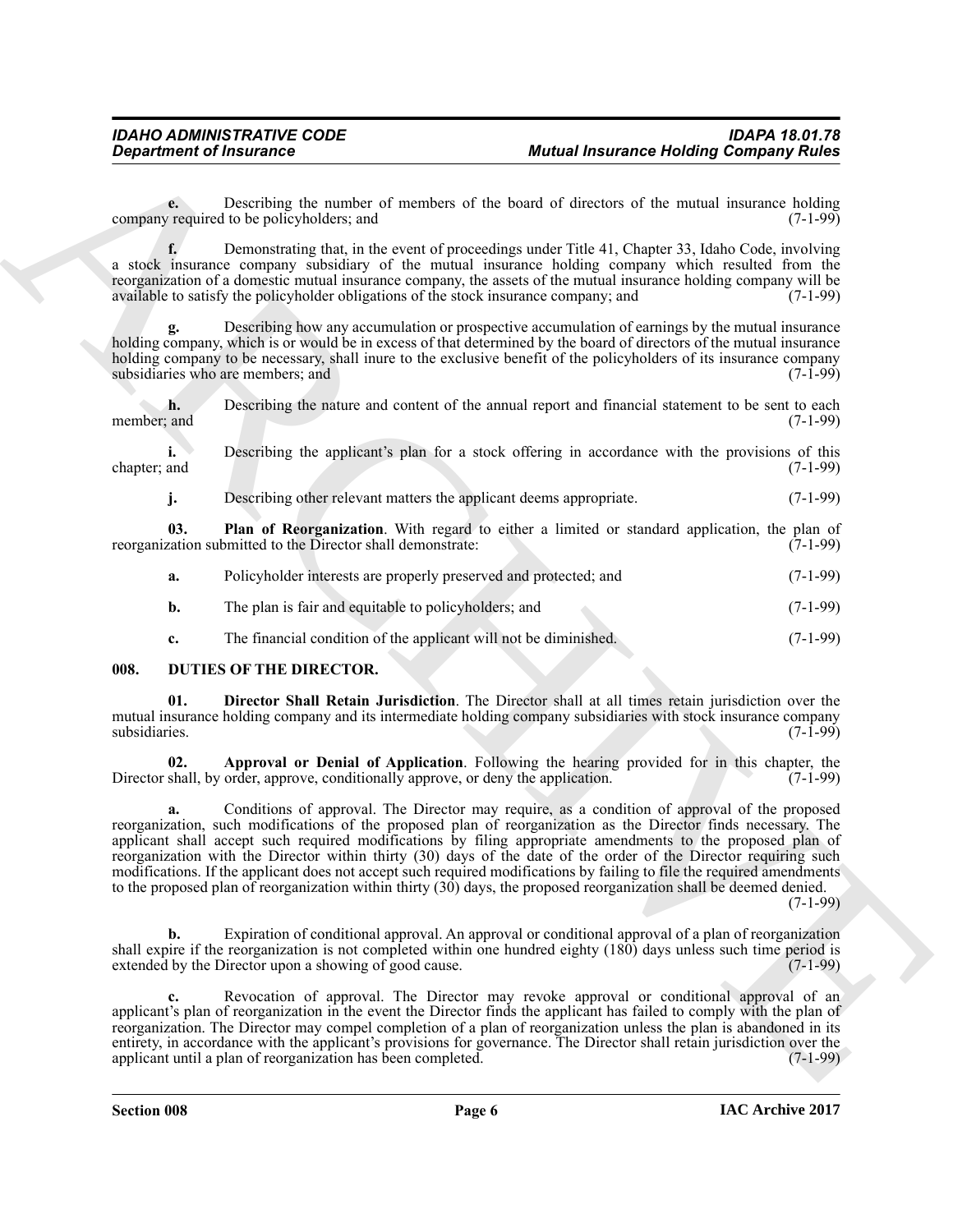**d.** Notice of completion. Upon completion of all elements of a plan of reorganization, the applicant vide a notice of completion to the Director. (7-1-99) shall provide a notice of completion to the Director.

### <span id="page-6-6"></span><span id="page-6-3"></span><span id="page-6-0"></span>**009. REGULATION - COMPLIANCE.**

**01. Compliance With Insurance Holding Company Law Required**. Mutual insurance holding companies shall comply with the provisions of Title 41, Chapter 38, Idaho Code, except as expressly provided herein. (7-1-99)

<span id="page-6-9"></span>**02.** Wavier of Compliance Not Allowed. No regulatory standards are waived during the pendency of action of an application for a plan of reorganization. (7-1-99) an application of an application for a plan of reorganization.

<span id="page-6-4"></span>**03. Approval of Merger or Acquisition Required**. Mergers and acquisitions by a mutual insurance holding company must be approved by the Director pursuant to Title 41, Chapter 38, Idaho Code. At such time as a mutual insurance holding company acquires or plans to acquire more than fifty percent (50%) of a stock insurance company, the mutual insurance holding company shall submit to the Director a plan describing any membership interests of policyholders. (7-1-99) interests of policyholders.

**04. Mutual Holding Company Annual Financial Statement Filing**. Each mutual insurance holding company shall supply to the Department, by June 1 of each year, an annual statement consisting of the following:  $(5-3-03)$ 

<span id="page-6-8"></span>

| a. | An income statement; and                                                                             | $(7-1-99)$ |
|----|------------------------------------------------------------------------------------------------------|------------|
| b. | A balance sheet; and                                                                                 | $(7-1-99)$ |
|    | A cash flow statement; and                                                                           | $(7-1-99)$ |
| d. | Complete information on the status of any closed block formed as a part of a plan of reorganization; |            |

and  $(7-1-99)$ 

<span id="page-6-7"></span>**e.** An investment plan covering all assets; and (7-1-99)

**f.** A statement disclosing any intention to pledge, borrow against, alienate, hypothecate, or in any way or the assets of the mutual insurance holding company. (7-1-99) encumber the assets of the mutual insurance holding company.

<span id="page-6-5"></span>**05. Insurance Company Subsidiary Investment Requirements for Mutual Holding Company**. At least fifty percent (50%) of the generally accepted accounting practices (GAAP) basis net worth of a mutual insurance holding company shall be invested in insurance company subsidiaries. (7-1-99) insurance holding company shall be invested in insurance company subsidiaries.

Begardment of financence<br>
Matter Hendrick Coompletion of the completion of the deterministic particles of a plane and section<br>
and section relation of the control of the state of the state of the state of the state of the **06. Approval Required for Distribution to Policyholders**. No policyholder who is a member of a mutual insurance holding company shall receive on account of such membership interest any payment of a policy credit, dividend or other distribution unless such payment has been approved by the Director. The Director, after a public hearing as provided in Title 41, Chapter 38, Idaho Code, if satisfied the proposed payment is fair and equitable to policyholders who are members, may approve the proposed payment and may require as a condition of such approval modification of the proposed payment as the Director finds necessary for the protection of such policyholders. (7-1-99)

### <span id="page-6-10"></span><span id="page-6-1"></span>**010. REORGANIZATION OF DOMESTIC MUTUAL INSURER WITH MUTUAL INSURANCE HOLDING COMPANY.**

A domestic mutual insurance company may apply to reorganize by merging its policyholders' membership interests into a mutual insurance holding company by filing with the Director a joint application with the mutual insurance holding company complying with the provisions of this chapter. (7-1-99)

<span id="page-6-11"></span><span id="page-6-2"></span>**011. REORGANIZATION OF FOREIGN MUTUAL INSURER WITH MUTUAL INSURANCE HOLDING COMPANY.**

**Section 009 Page 7**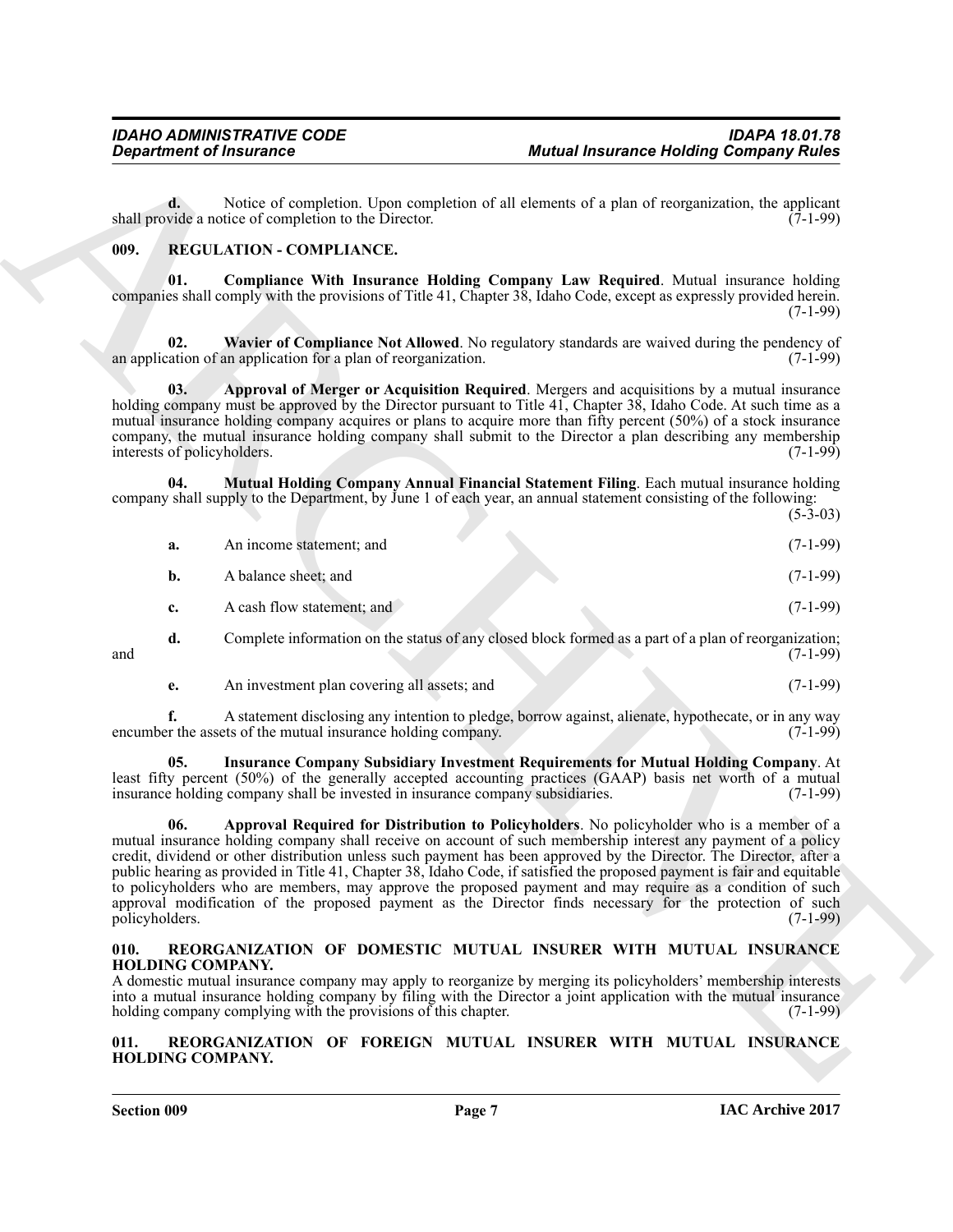A foreign mutual insurance company, or a foreign health service corporation, which if a domestic corporation would be organized under Title 41, Chapter 28, Idaho Code, may apply to reorganize by merging its policyholders' membership interests into a mutual insurance holding company by filing with the Director a joint application with the mutual insurance holding company complying with the provisions of this chapter. (7-1-99)

### <span id="page-7-2"></span><span id="page-7-0"></span>**012. MERGERS OF MUTUAL INSURANCE HOLDING COMPANIES.**

A mutual insurance holding company may apply to merge with another mutual insurance holding company by filing with the Director a plan of merger and complying with the provisions of Title 41, Chapter 38, Idaho Code. (7-1-99)

### <span id="page-7-3"></span><span id="page-7-1"></span>**013. STOCK OFFERINGS.**

<span id="page-7-5"></span>**01. Director's Prior Approval Required**. No stock offering by a mutual insurance holding company, an insurance company subsidiary of a mutual insurance holding company, an intermediate holding company subsidiary of a mutual insurance holding company, or an insurance company subsidiary of an intermediate holding company subsidiary to a mutual insurance holding company shall occur without the prior approval of the Director. The Director's approval may be obtained only through the application and hearing process described in this section.

(7-1-99)

<span id="page-7-4"></span>**02. Application for Stock Offering**. Every application for approval of a stock offering shall contain (7-1-99) the following information:

**a.** A description of the stock intended to be offered by the applicant, including a description of all der rights; and (7-1-99) shareholder rights; and

**b.** The total number of shares authorized to be issued, the estimated number the applicant requests on to offer, and the intended date or range of dates for the offer, and (7-1-99) permission to offer, and the intended date or range of dates for the offer; and

**c.** A justification for a uniform planned offering price or a justification of the method by which the offering price will be determined; and

**Dependent of Francesco Conservation** Mathematic method is the conservation of Francesco Conservation in the property of the conservation of the conservation of the conservation of the conservation of the conservation of **d.** The name or names of any underwriter, syndicate member or placement agent involved and, if known, the name or names of each entity, person, or group of persons to whom the stock offering is to be made who will control five percent (5%) of the total outstanding class of shares, and the manner in which the offer is to be tendered. If any such entity or person is a corporation or business organization, the name of each member of its board of directors or equivalent management team shall be provided along with the name of each member of the board of directors of the offeror. Copies of any filings with the Securities and Exchange Commission disclosing intended acquisitions of the stock shall be included in the application; and (7-1-99)

**e.** A description of stock subscription rights to be afforded members of the mutual insurance holding  $\pi$  in conjunction with the stock offering: and (7-1-99) company in conjunction with the stock offering; and

**f.** A detailed description of all expenses to be incurred in conjunction with the stock offering; and (7-1-99)

| An explanation of how funds raised by the stock offering are to be used; and | $(7-1-99)$ |
|------------------------------------------------------------------------------|------------|
|                                                                              |            |

<span id="page-7-6"></span>**h.** Any other information requested by the Director. (7-1-99)

**03.** Required Provisions. No application regarding a planned stock offering shall be approved unless contains provisions: (7-1-99) the plan contains provisions:

**a.** Prohibiting officers, directors, and insiders of the mutual insurance holding company and its subsidiaries and affiliates from the purchase or ownership of shares of the stock offering, or issuance of stock options to or for the benefit of such officers, directors and insiders, for a period of at least six  $(6)$  months following the first date the offering was publicly and regularly traded. This paragraph shall not be construed to limit the rights of officers, directors and insiders from exercising subscription rights generally accorded members of the mutual insurance holding company, except that, pursuant to such subscription rights, the officers, directors, and insiders of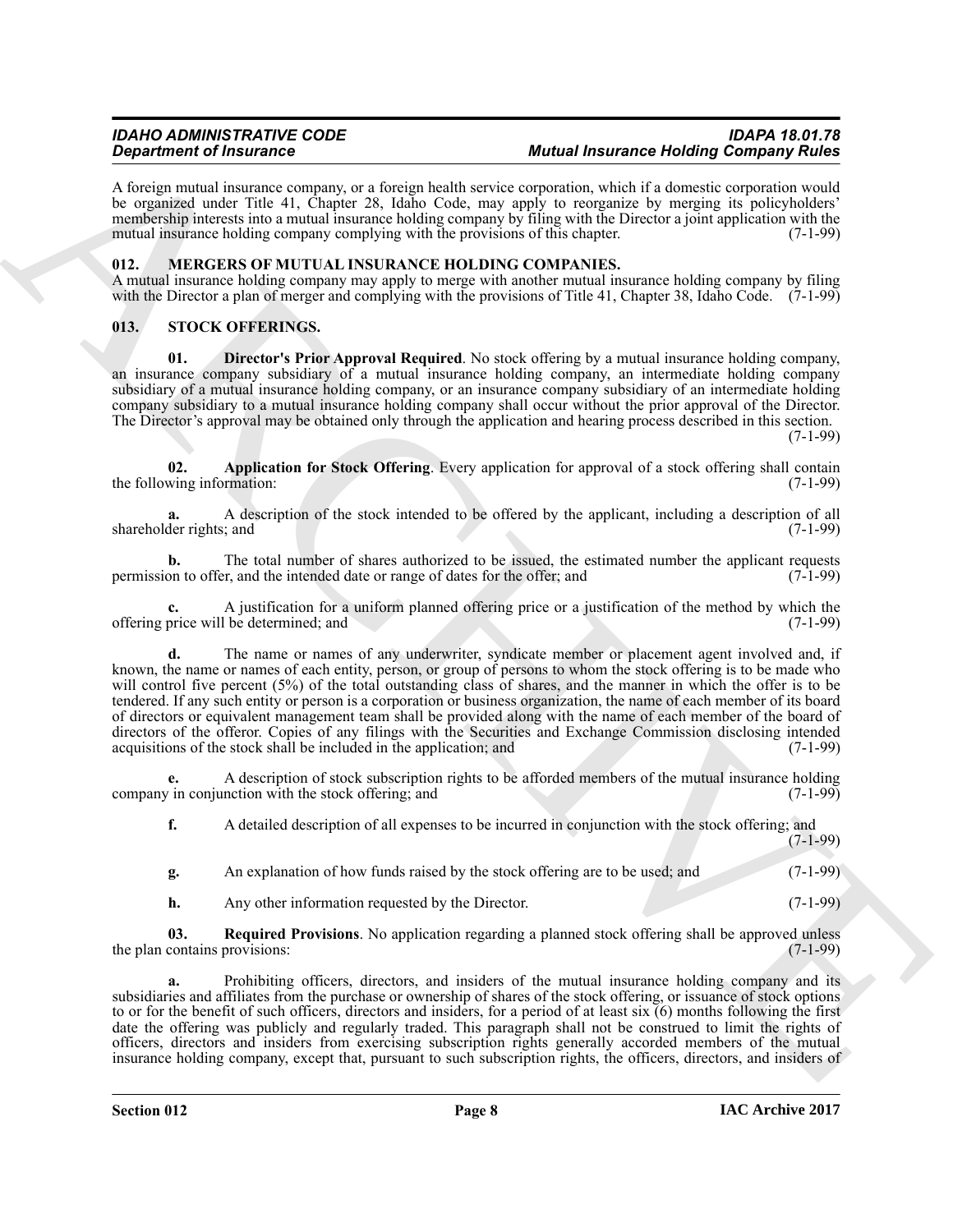the mutual insurance holding company and its subsidiaries and affiliates may not purchase or own, in the aggregate, more than five percent (5%) of the stock offering for a period of at least six months following the first date the offering was publicly and regularly traded; and  $(7-1-99)$ offering was publicly and regularly traded; and

**b.** Requiring a majority of the members of the board of directors of the mutual insurance holding company to be persons who are not interested persons of the mutual insurance holding company or of an affiliated person of such company. The Director may waive this requirement upon a showing of good cause; and (7-1-99) person of such company. The Director may waive this requirement upon a showing of good cause; and

**c.** For the mutual insurance holding company to adopt articles of incorporation prohibiting any waiver of dividends from stock subsidiaries except under conditions specified in its articles of incorporation and after approval of the waiver by the board of directors of the mutual insurance holding company and the Director; and

 $(7-1-99)$ 

**d.** Requiring that, after the initial stock offering by an insurance company subsidiary of a mutual insurance holding company, an intermediate holding company subsidiary of a mutual insurance holding company, or an insurance company subsidiary to a mutual insurance holding company, the boards of directors of each such insurance company or intermediate holding company include at least three directors who are not interested persons of the mutual insurance holding company; and the mutual insurance holding company; and

**e.** Establishing, within the board of directors of the corporation offering stock, a pricing committee consisting exclusively of directors who are interested persons whose responsibility is to evaluate and approve the price of any stock offering. price of any stock offering.

<span id="page-8-2"></span>**04. More Than One Class of Stock Allowed**. An insurance company subsidiary of a mutual insurance holding company, an intermediate holding company subsidiary of a mutual insurance holding company, or an insurance company subsidiary of an intermediate holding company subsidiary to a mutual insurance holding company may issue more than one (1) class of stock provided, however, that at all times a majority of the voting stock is held by the mutual insurance holding company or its subsidiary and, provided further, that no class of common stock may possess greater dividend or other rights than the class held by the mutual insurance holding company or its subsidiary. subsidiary. (7-1-99)

<span id="page-8-3"></span><span id="page-8-0"></span>**05. Allowance for Experts**. The Director may hire, at the applicant's expense, attorneys, actuaries, accountants, investment bankers and other experts as may reasonably be necessary to assist the Director in reviewing the application.  $(7-1-99)$ 

**Solution of Hustmaria CharaChies Ministers and Analysis and Analysis and Analysis and Analysis and Analysis and Analysis and Analysis and Analysis and Analysis and Analysis and Analysis and Analysis and Analysis and Anal 06. Public Hearing**. The Director may, at his discretion, hold a public hearing regarding any application for approval of a stock offering. Upon receipt of an application for approval of a stock offering which includes an initial offering of stock, the Director shall hold a public hearing at which all interested parties may appear and present evidence and argument regarding the applicant's planned offering. The Director shall provide the applicant adequate notice of the hearing, such that the applicant can provide notice of the hearing to members of the mutual insurance holding company, in manner approved by the Director, not less than twenty (20) days prior to the hearing. Following the hearing, the Director may approve, conditionally approve, or deny the application. the Director may approve the plan if: (7-1-99)

**a.** The offering complies with these rules and other provisions of law; and (7-1-99)

**b.** The method for establishing the price of a stock offering is consistent with generally accepted market or industry practices for establishing stock offering prices in similar transactions; and  $(7-1-99)$ 

**c.** The plan and offering will not unfairly impact the interests of members of the mutual insurance company. (7-1-99) holding company.

**07. Concurrent Filing with SEC Allowed**. None of the foregoing shall be deemed to prohibit the filing of a registration statement with the Securities and Exchange Commission prior to or concurrently with the giving of notice to the members. (7-1-99) giving of notice to the members.

<span id="page-8-4"></span><span id="page-8-1"></span>**08. Subsequent Offerings of Publicly Traded Stock**. (7-1-99)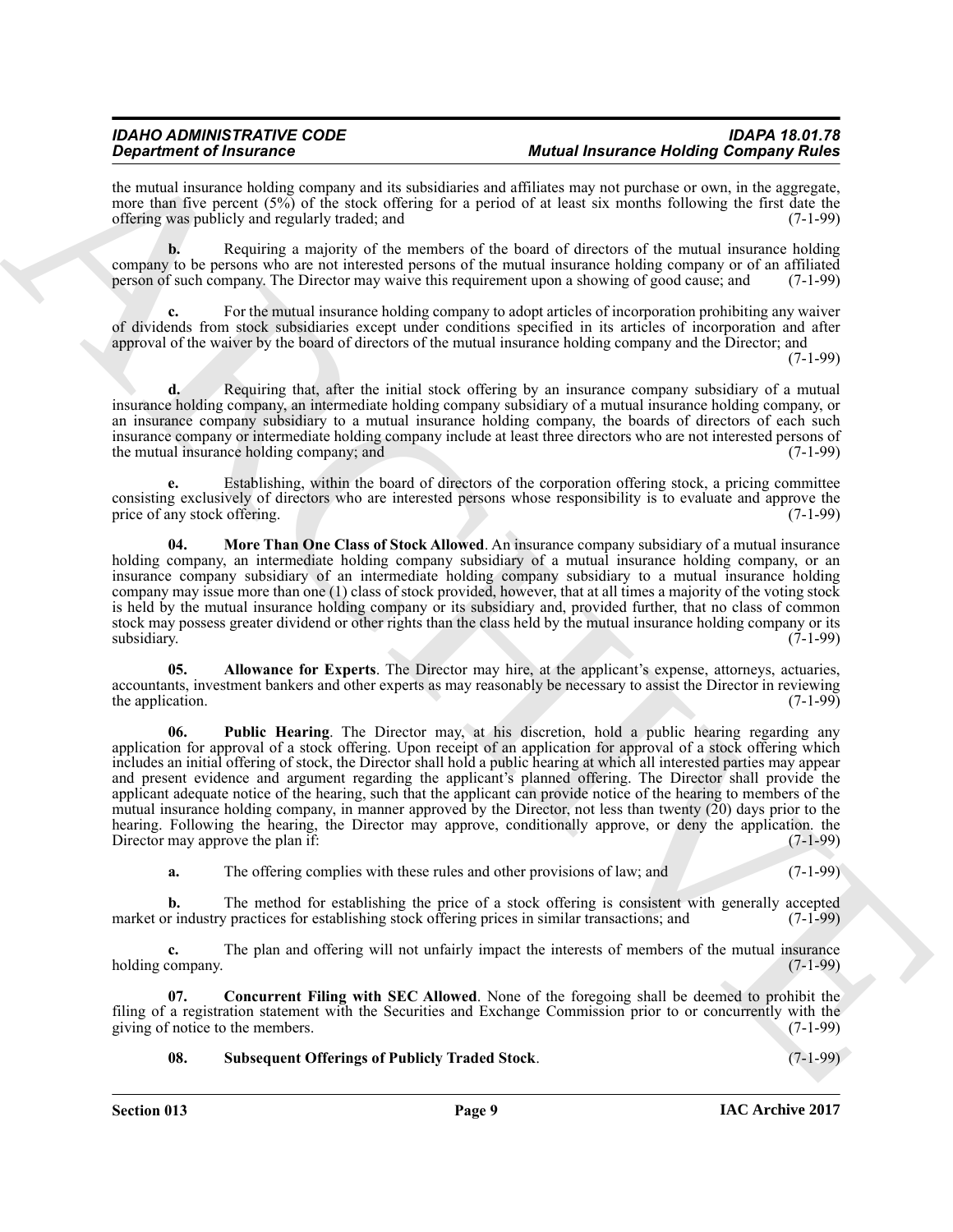**Exparament of Insurance Mother Shows in Section 10.15 that shows that we have a set of the state of the state of the state of the state of the state of the state of the state of the state of the state of the state of the a.** Notwithstanding the provisions of Section 013 of this chapter, stock offerings which are not an initial stock offering, and which offer stock regularly traded on the New York Stock Exchange, the American Stock Exchange, or another exchange approved by the Director, or designated on the national association of securities dealers automated quotations - national market system (NASDAQ), may be sold in accordance with the following procedure: If a mutual insurance holding company, an insurance company subsidiary of a mutual insurance holding company, an intermediate holding company, or an insurance company subsidiary of an intermediate holding company intends to make a stock offering which would be governed by the provisions of this section, that entity shall deliver to the Director, not less than thirty (30) days prior to the offering, a notice of the planned stock offering and information regarding: (7-1-99)

|  | The total number of shares intended to be offered; and | $(7-1-99)$ |
|--|--------------------------------------------------------|------------|
|--|--------------------------------------------------------|------------|

| The intended date of sale; and | $(7-1-99)$ |
|--------------------------------|------------|
|                                |            |

- iii. Evidence the stock is regularly traded on one of the public exchanges noted above; and (7-1-99)
- iv. A record of the trading pace and trading volume of the stock during the prior fifty-two (52) weeks.  $(7-1-99)$

**b.** The Director shall be deemed to have approved the sale unless, within thirty (30) days following receipt of such notice, the Director issues an objection to the sale. If the Director issues an objection to the sale, the procedures set forth in Subsection 013.02 of this chapter shall be followed to determine whether the Director approves of the proposed sale. (7-1-99) approves of the proposed sale.

<span id="page-9-8"></span>**09. Expiration of Approval of Stock Offering**. Approval of a stock offering obtained under either Subsection 013.06 or 013.07 above shall expire ninety (90) days following the date of the approval or deemed approval. except as otherwise provided by order of the Director. (7-1-99) approval, except as otherwise provided by order of the Director.

<span id="page-9-9"></span>**10. Representation of Director's Approval Not Allowed**. No prospectus, information, sales material or sales presentation by the applicant, or by any representative, agent or affiliate of the applicant, shall contain a representation that the Director's approval of a stock offering constitutes an endorsement of the price, price range, or<br>(7-1-99) or any other information relating to the stock. any other information relating to the stock.

### <span id="page-9-2"></span><span id="page-9-0"></span>**014. PROHIBITED PRACTICES.**

The following practices are prohibited: (7-1-99) (7-1-99)

<span id="page-9-4"></span>**01. Borrowing Funds**. Borrowing funds from the mutual insurance holding company, or its is and affiliates, to finance the purchase of any portion of a stock offering. (7-1-99) subsidiaries and affiliates, to finance the purchase of any portion of a stock offering.

<span id="page-9-5"></span>**02. Payment of Commissions**. Payment of commissions, "special fees" and any other special payments or extraordinary compensation to officers, directors, interested persons and affiliates, for arranging, promoting, aiding or assisting in reorganization to a mutual insurance holding company, or for arranging promoting, aiding assisting or participating in the structuring and placement of a stock offering. (7-1-99) aiding assisting or participating in the structuring and placement of a stock offering.

<span id="page-9-3"></span>**Avoidance of Provisions of Chapter**. Entering into an understanding or agreement transferring cownership of stock to another person in avoidance of this chapter. (7-1-99) legal or beneficial ownership of stock to another person in avoidance of this chapter.

### <span id="page-9-6"></span><span id="page-9-1"></span>**015. REGULATION OF HOLDING COMPANY SYSTEM.**

<span id="page-9-7"></span>**01. Compliance with Provisions of Insurance Holding Company Law**. A mutual insurance holding company, and its subsidiaries and affiliates, shall be subject to all provisions of Title 41, Chapter 38, Idaho Code, Holding Company Systems. In addition to the provisions of that chapter, all material transactions between subsidiaries and affiliates of the mutual insurance holding company, as defined by Title 41, Chapter 38, Idaho Code, Section 41-3807, must be approved by a majority of the directors of the mutual insurance holding company as being both fair and reasonable, and made on terms and conditions not less favorable than those available from unaffiliated third parties. (7-1-99) third parties. (7-1-99)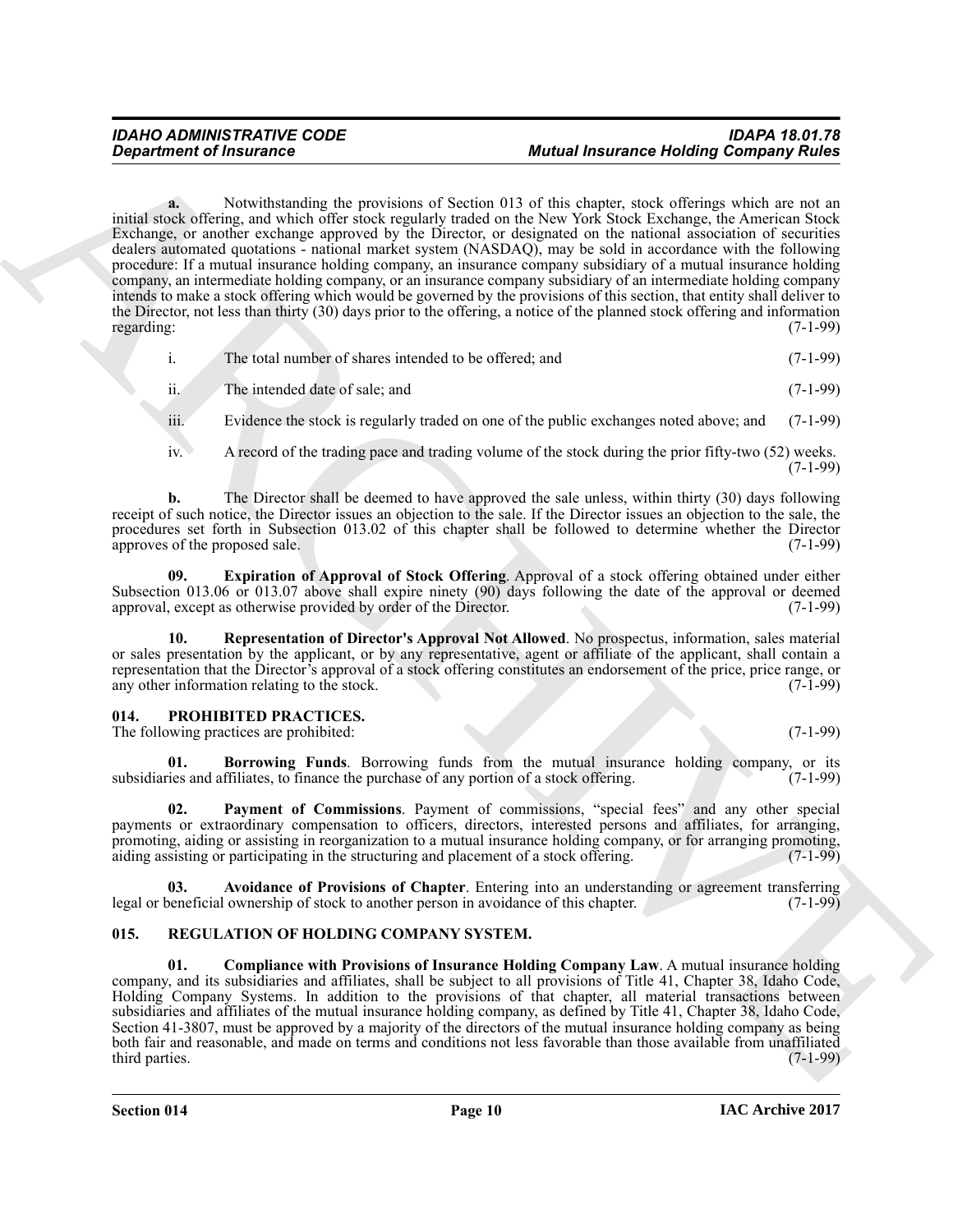<span id="page-10-2"></span>**02. Violations of Insurance Code**. If the Director finds, after notice and hearing, that activities within a mutual insurance holding company system have violated provisions of Title 41, Idaho Code, have violated administrative procedures, or act to circumvent requirements or prohibitions contained in the Idaho Insurance Code or administrative rules, the Director may prohibit or order rescission of any transaction relating to those activities.

(7-1-99)

### <span id="page-10-3"></span><span id="page-10-0"></span>**016. REPORTING OF STOCK OWNERSHIP AND TRANSACTIONS.**

<span id="page-10-5"></span><span id="page-10-4"></span>**01. Acquisition of Ownership Interest**. Any director or officer of a mutual insurance holding company, its subsidiary or affiliate, who acquires directly or indirectly the beneficial ownership of any security issued by any member of the mutual insurance holding company system shall, within fifteen  $(15)$  days following the transaction. file with the Director a statement of the transaction in a format prescribed by the Director. (7-1transaction, file with the Director a statement of the transaction in a format prescribed by the Director.

Begard for the United States of the United States of the United States of the United States of the United States of the United States of the United States of the United States of the United States of the United States of **02. Filing of SEC Forms with Department**. A mutual insurance holding company, and its subsidiaries and affiliates, shall file with the Director, within fifteen (15) days of receipt, copies of Form 3, Form 4 and Schedule 13D, or any equivalent filings, such filings made under the Securities and Exchange Act of 1934, as amended. (7-1-99) amended. (7-1-99)

<span id="page-10-1"></span>**017. -- 999. (RESERVED)**